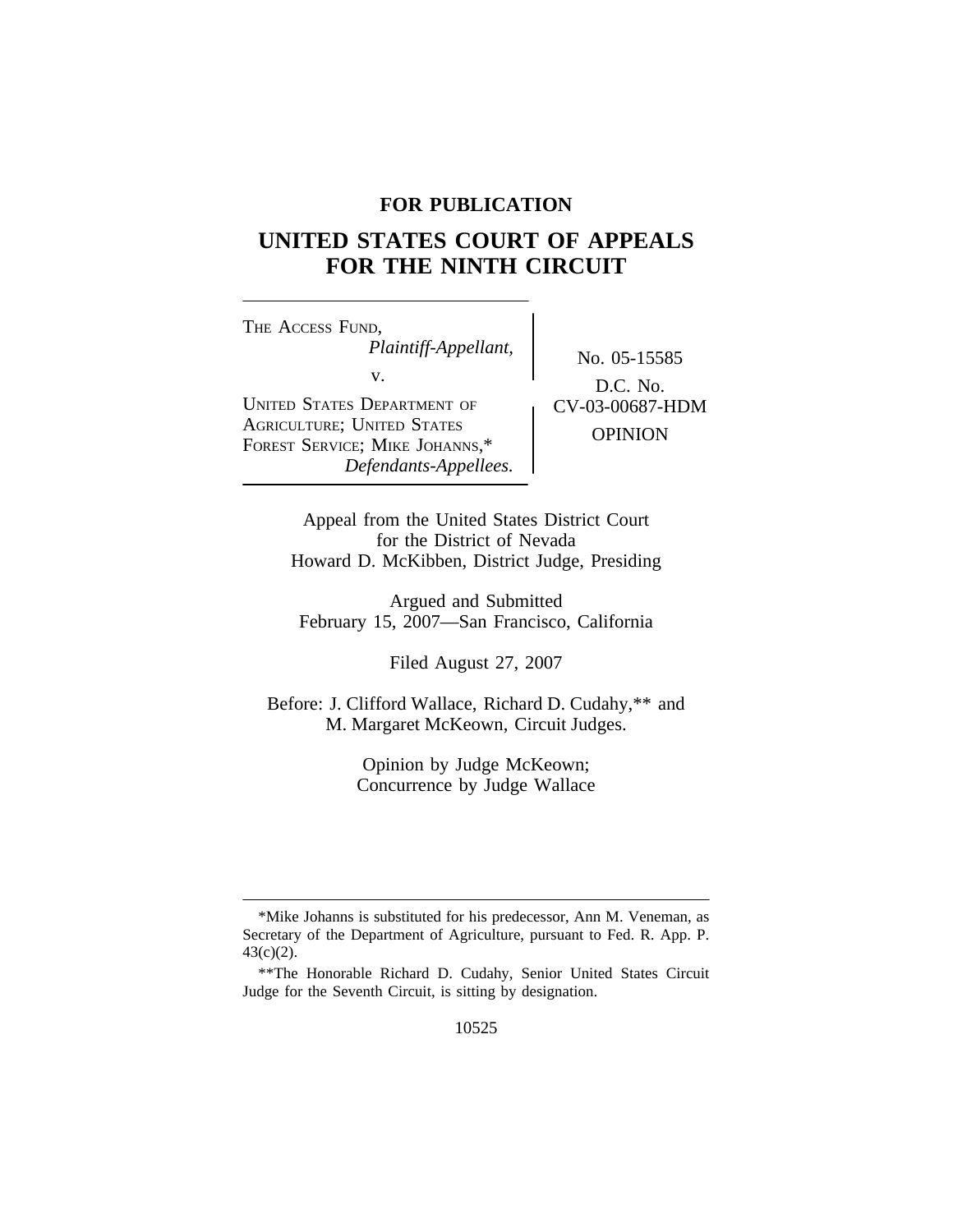# **COUNSEL**

Laurence K. Gustafson, Ashley B. Duffie, and Jeremy K. Kernodle, Haynes and Boone, L.L.P., Dallas, Texas, and Marte D. Lightstone, Miller Stratvert, P.A., Albuquerque, New Mexico, for the appellant.

Sharon Swingle, Michael Jay Singer, Appellate Staff, Civil Division; Peter D. Keisler, Assistant Attorney General; Daniel G. Bogden, United States Attorney; Department of Justice, Washington, DC, for the appellees.

# **OPINION**

McKEOWN, Circuit Judge:

Cave Rock, a large rock formation on the eastern shore of Lake Tahoe, is many things to many people. To the Washoe Tribe, it is a site of powerful religious and cultural signifi-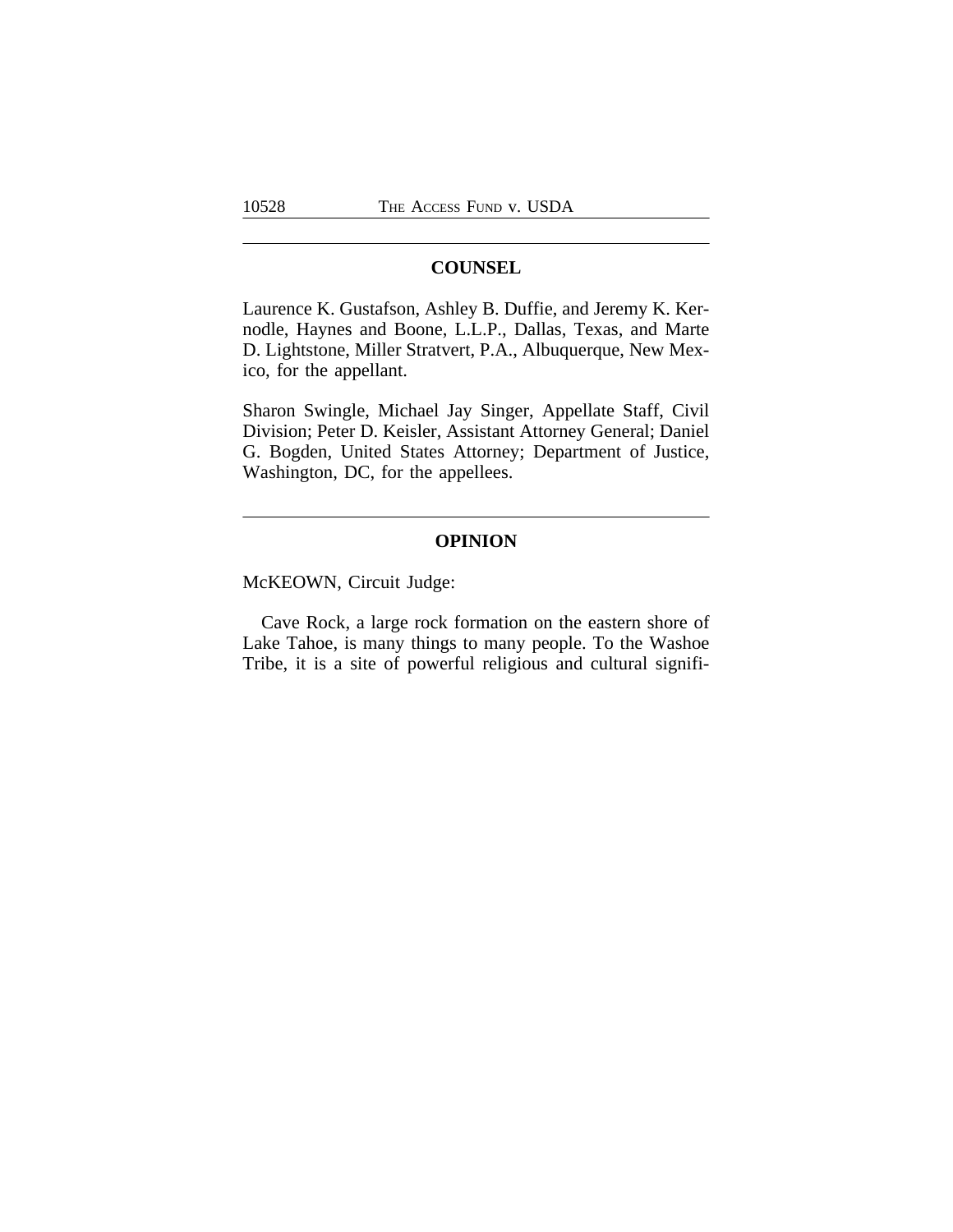| The Access Fund v. USDA |  |  |
|-------------------------|--|--|
|-------------------------|--|--|

cance. To historians and archaeologists, it sheds light both on historical Washoe culture and on the history of American transportation. And, to rock climbers, it offers some of the most challenging climbing in the nation. In this appeal, we consider the United States Forest Service's efforts to balance these competing historical, cultural, and recreational needs in developing a resource management plan for the area. After considerable study and comment, the Forest Service banned "the recreational activity of rock climbing" at Cave Rock. The Access Fund, a climbing advocacy group, challenged that decision as a violation of the Establishment Clause of the United States Constitution and as arbitrary and capricious under the Administrative Procedure Act ("APA"), 5 U.S.C. § 706.

#### **BACKGROUND**

#### **I. FACTUAL BACKGROUND**

Partially located within a National Forest, Cave Rock is a culturally, historically, and archaeologically significant site. Some of this significance derives from its role as a sacred site for the Washoe people, Native Americans who have lived in the Tahoe area for at least 1500 years. Traditional Washoe view Cave Rock as the site of important mythological events that are central to their cosmology. It is also a symbol of their cultural and religious identity.

Under traditional Washoe beliefs, Cave Rock is "the most religious feature within the Washoe religion," and many Washoe compare Cave Rock to a church. Cave Rock is considered so powerful and sacred that the health and integrity of Washoe society may be jeopardized if traditional practices are not observed there. The Washoe believe the rock is the location of an epic confrontation that occurred during the creation of the Tahoe landscape between water babies who figure prominently in Washoe mythology and a small weasel brother (a mythological ancestor of the Washoe).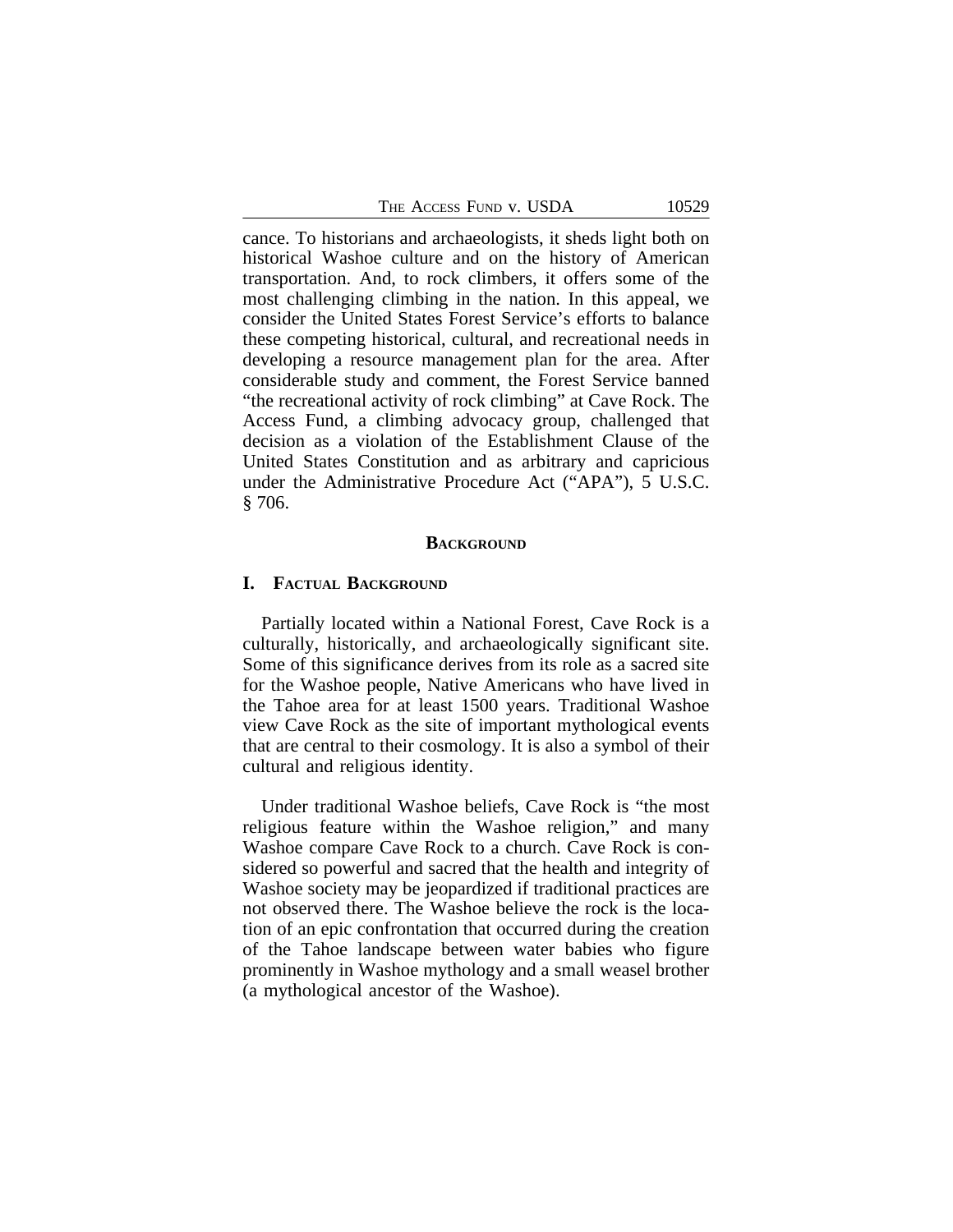Traditional Washoe assert that Cave Rock is to be avoided by all people, except Washoe practitioners who have been called to "seek power or knowledge at the rock." The presence of others at Cave Rock, including non-Washoe, is thought to endanger the lives of all. The cave, the top of the rock, and the water beneath the rock are particularly sacred.

The site is also historically and archaeologically significant. Two Washoe doctors named Welewkushkush and Big Mike were known to visit Cave Rock during the initial period after Euro-American settlement. Henry "Moses" Rupert, an ethnographer and the last known traditional Washoe practitioner at Cave Rock, also visited the site until his death in 1965. The rock is the only Washoe site that has been subject to archaeological and ethnographic study, and it contains ancient wooden rat middens that have paleo-environmental value.

The rock also reflects developments in the history of American transportation. It has served as an evolving travel corridor that moved aboriginal peoples, early immigrants, commercial freight, and tourists along the east shore of Lake Tahoe. The rock originally formed part of a trail used prior to Euro-American settlement; later on, settlers constructed a trestle road around the lake side of the rock. In 1931 and 1957, two tunnels were blasted through the rock to handle the increasing automobile traffic generated by Tahoe tourism, and as a result, Highway 50 now runs through the rock. The Forest Service has recognized that "Cave Rock presents a unique circumstance where four successive generations of road building are preserved in close proximity."

Since the late 1980s, Cave Rock has been a popular area for rock climbing. All of the rock climbing occurs on National Forest lands. With the advent of "sport climbing" methods, Cave Rock's overhanging walls have become a coveted challenge for many of the world's best climbers. Sport climbing is focused on shorter, very technical parts of the rock, and Cave Rock presents some of the most difficult routes in the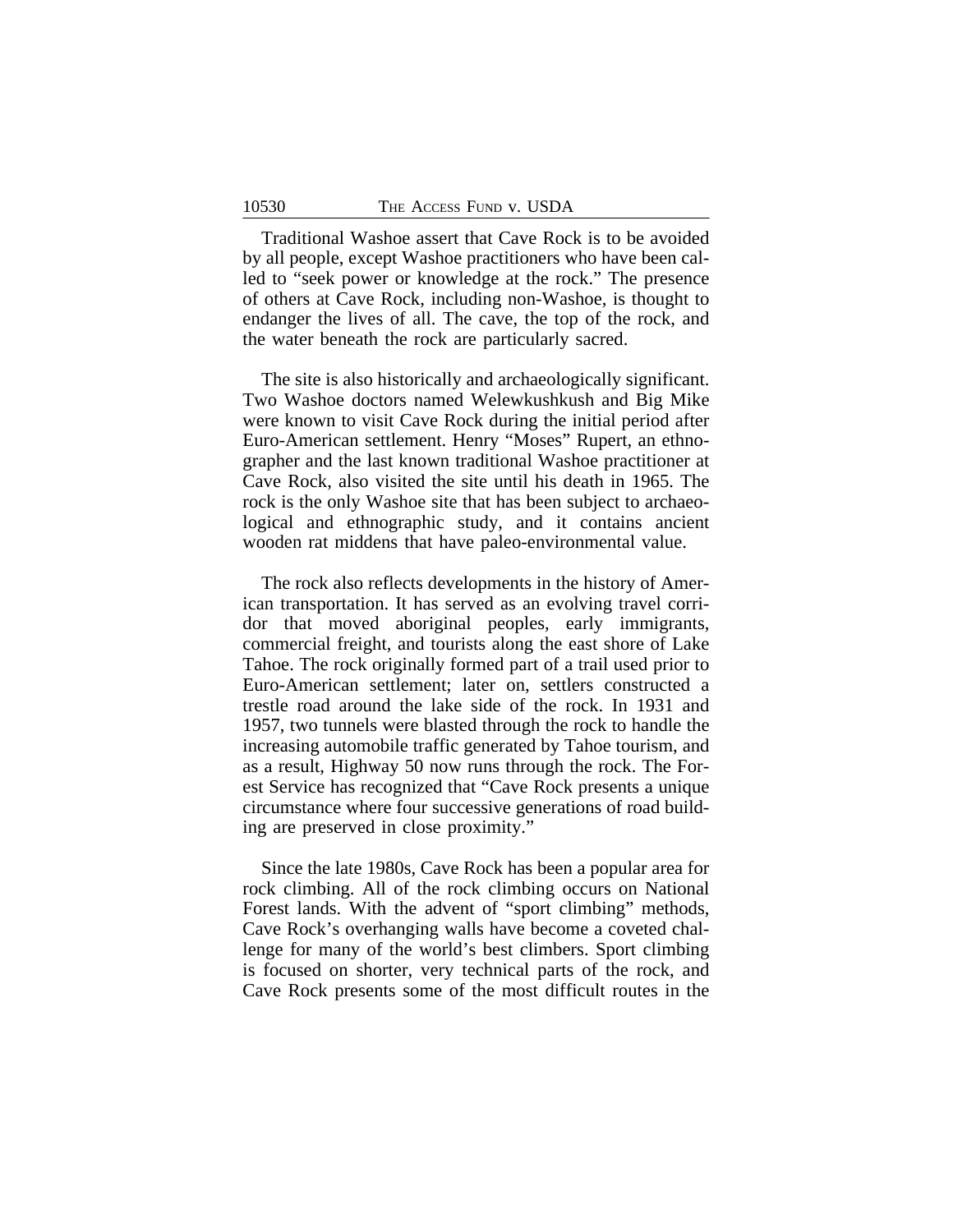nation. Sport climbing requires the installation of fixed anchors, which protect against free-falling. To that end, climbers drilled permanent bolts into Cave Rock itself. Climbers expanded climbing routes without Forest Service approval both inside and outside the main cave area.

In the early 1990s, unknown individuals added a masonry floor and arranged rock seating in the cave without Forest Service approval and in violation of federal regulations prohibiting resource damage to the land. The government alleges that a group of climbers made these improvements, and the record suggests that the flooring was added because a climber fell and broke both of his legs.

The Washoe consider rock climbing a desecration of Cave Rock. Many Washoe view the placement of a single climbing bolt as a defacement, and Washoe representatives have repeatedly expressed concern that the intimate sustained contact with the rock that is inherent in climbing is more objectionable than the brief transitory effects of traffic passing through the tunnels that run through the rock.

# **II. REGULATORY FRAMEWORK AND AGENCY PROCEEDINGS**

Because Cave Rock is located within a National Forest, the Forest Service is authorized to develop management plans to coordinate the multiple uses of the land and to prevent harm to natural and cultural resources. 16 U.S.C. § 1604(e)(1); 36 C.F.R. Part 219. In 1996, the Forest Service determined that Cave Rock was eligible for inclusion in the National Register of Historical Places as a traditional cultural property and archaeological site. During that time, Forest Supervisor Robert Harris determined that "technical rock climbing poses an adverse effect to the National Register eligibility of Cave Rock." The Nevada State Historic Preservation Office concurred with Harris's assessment. Although climbing may alter the rock physically, the drilling of the rock and placement of anchors has not weakened the structure geologically.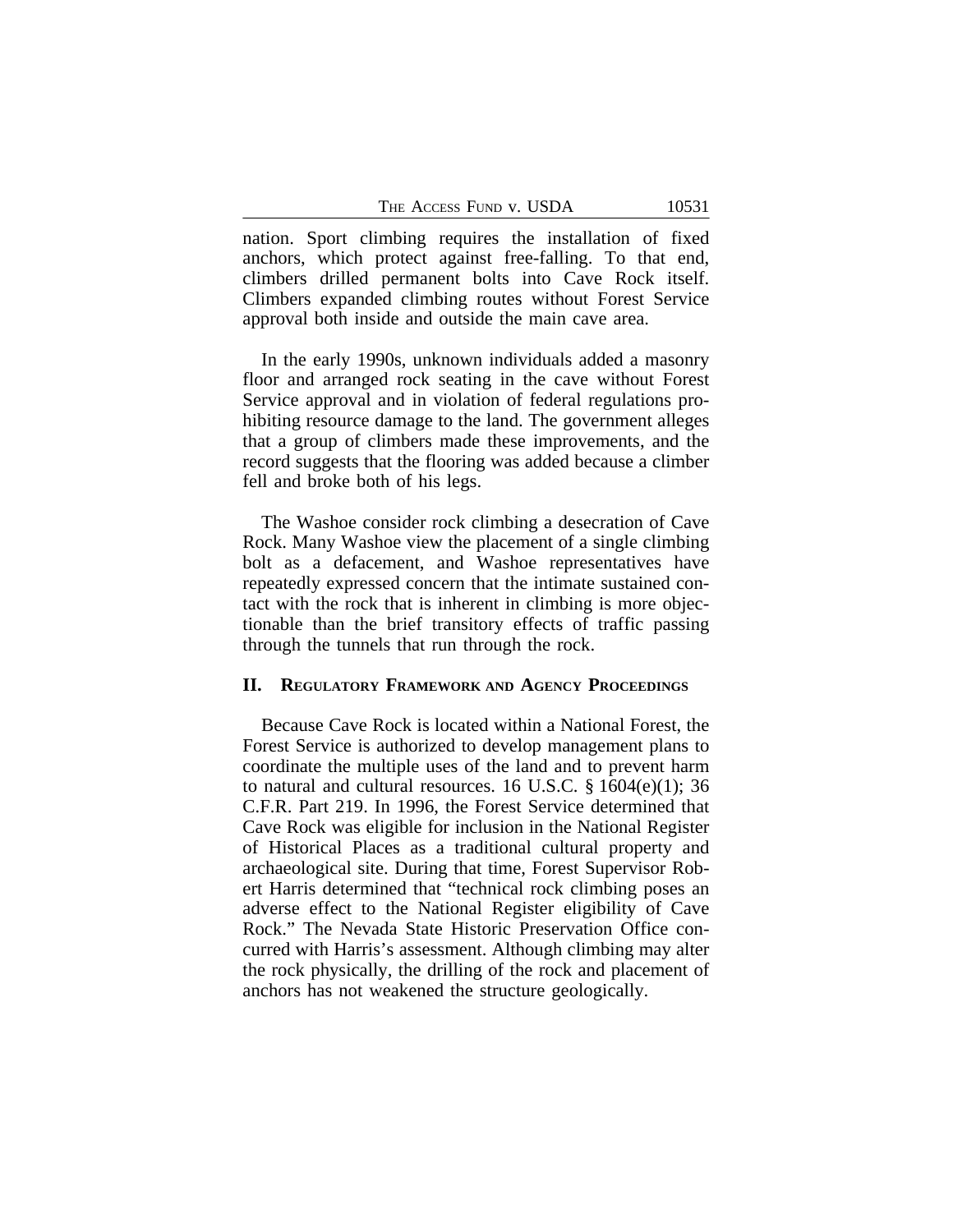In 1998, the Keeper of the National Register confirmed that Cave Rock was eligible for inclusion on the National Historic Register as a traditional cultural property, an archaeological site, and an historic transportation corridor. The Keeper specifically recognized changes to the rock (including those changes wrought by climbing) affected its physical integrity, but nevertheless concluded the traditional cultural significance and the archaeological importance of the site survived.

Shortly after the Keeper made his decision, the Forest Service began developing a new management plan for Cave Rock. The Forest Service first implemented a series of orders that prevented the installation of new bolts. In January 1999, Juan Palma, a new Forest Supervisor for the area, solicited comments at the beginning of the formal planning process for Cave Rock required by the National Environmental Policy Act.

The Draft Environmental Impact Statement detailed five alternatives for managing Cave Rock, ranging from taking no action at all to banning all access to Cave Rock except by traditional Washoe practitioners. The alternative Palma initially preferred permitted public use, including rock climbing, with various restrictions on new routes and bolts.

After considering public comment, including comment from both the Washoe and members of the climbing community, the Forest Service issued a Final Environmental Impact Statement ("FEIS"). The Forest Service's proposal sought "to protect the Cave Rock heritage resource and regulate uses there in a manner that . . . preserves the historic and cultural characteristics that make the property eligible for listing on the National Register."

In formulating a management plan for the area, the Forest Service explained its priorities in resolving conflicts among competing uses. Preservation of significant cultural resources ranked third on the list of goals, subordinate only to protec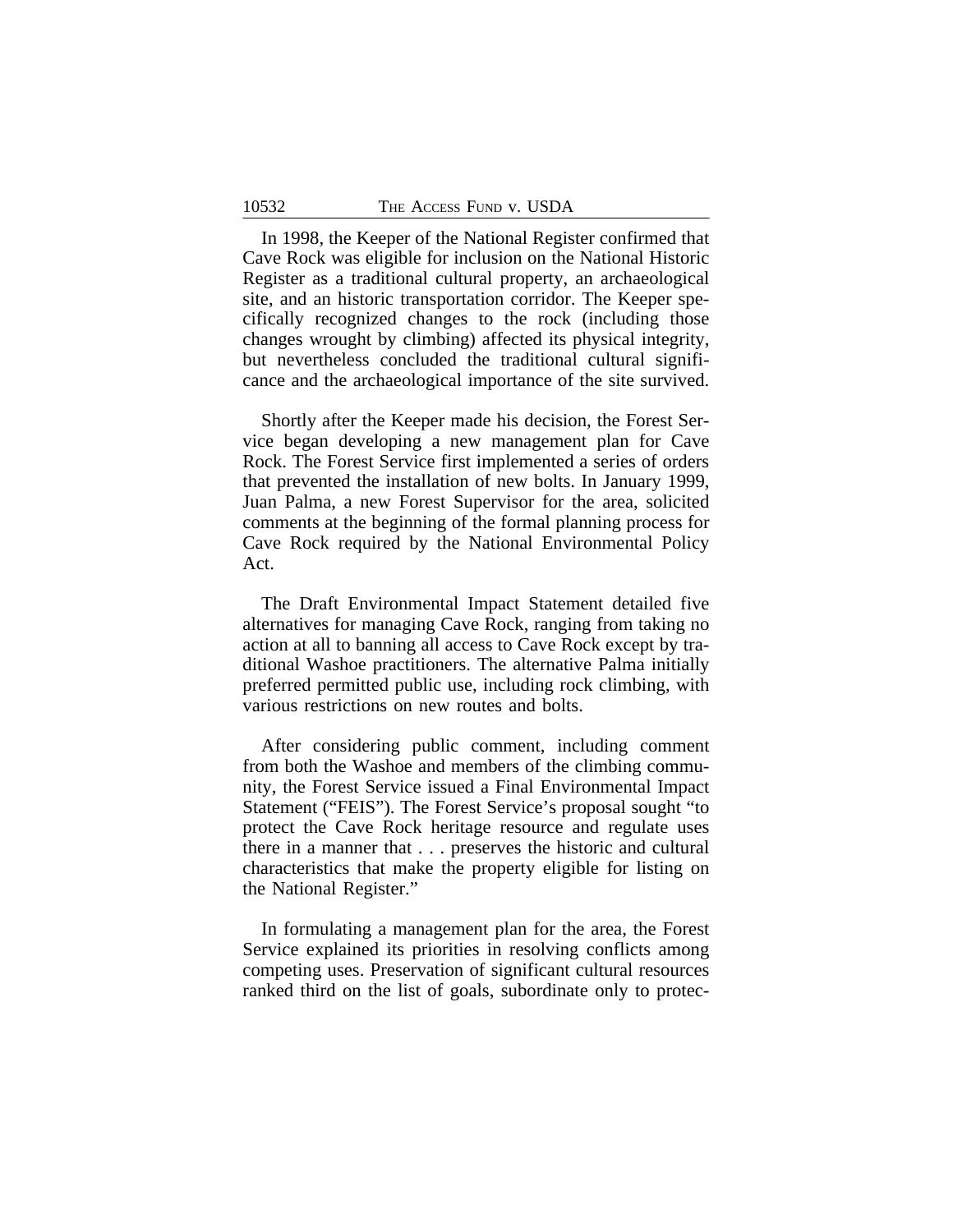tion of Lake Tahoe's water quality and protection of threatened and endangered species. A specific management practice addressed "Cultural Resources Management." Establishment of outdoor recreation facilities and uses fell much farther down the list of priorities.

The FEIS articulated a new preferred proposal intended "to protect Cave Rock's heritage resources": banning all climbing immediately; removing all climbing bolts as soon as technically feasible and legally authorized; and removing the masonry flooring inside the rock. This option would permit non-invasive recreation consistent with the historic period, such as hiking, picnicking, stargazing, boating, and fishing. This new alternative incorporated features from many of the previously considered proposals and did not introduce any new features.

The Forest Service considered the impact of each of the various alternatives on geology, heritage resources, land ownership, climbing, recreation, social practices, and wildlife. None of the options would have significant effects on geology, land ownership, or wildlife.

The Forest Service found that the presence of rock climbing hardware, the activities of traditional and free climbing, and the presence of non-historic graffiti and the masonry floor all represented adverse effects on the site's heritage resources. The agency also observed that "although objectionable to many Washoe, casual hiking, fishing, and sightseeing are consistent with the late historic period at Cave Rock associated with [Henry] Rupert, and therefore do not effect [sic] the setting and feel of the TCP [traditional cultural property] as an evolved property."

The FEIS also noted that Cave Rock is a "core element in the Washoe culture." In connection with a discussion of social practices and civil rights, the Forest Service emphasized that "[t]he fact that traditional history and culture at Cave Rock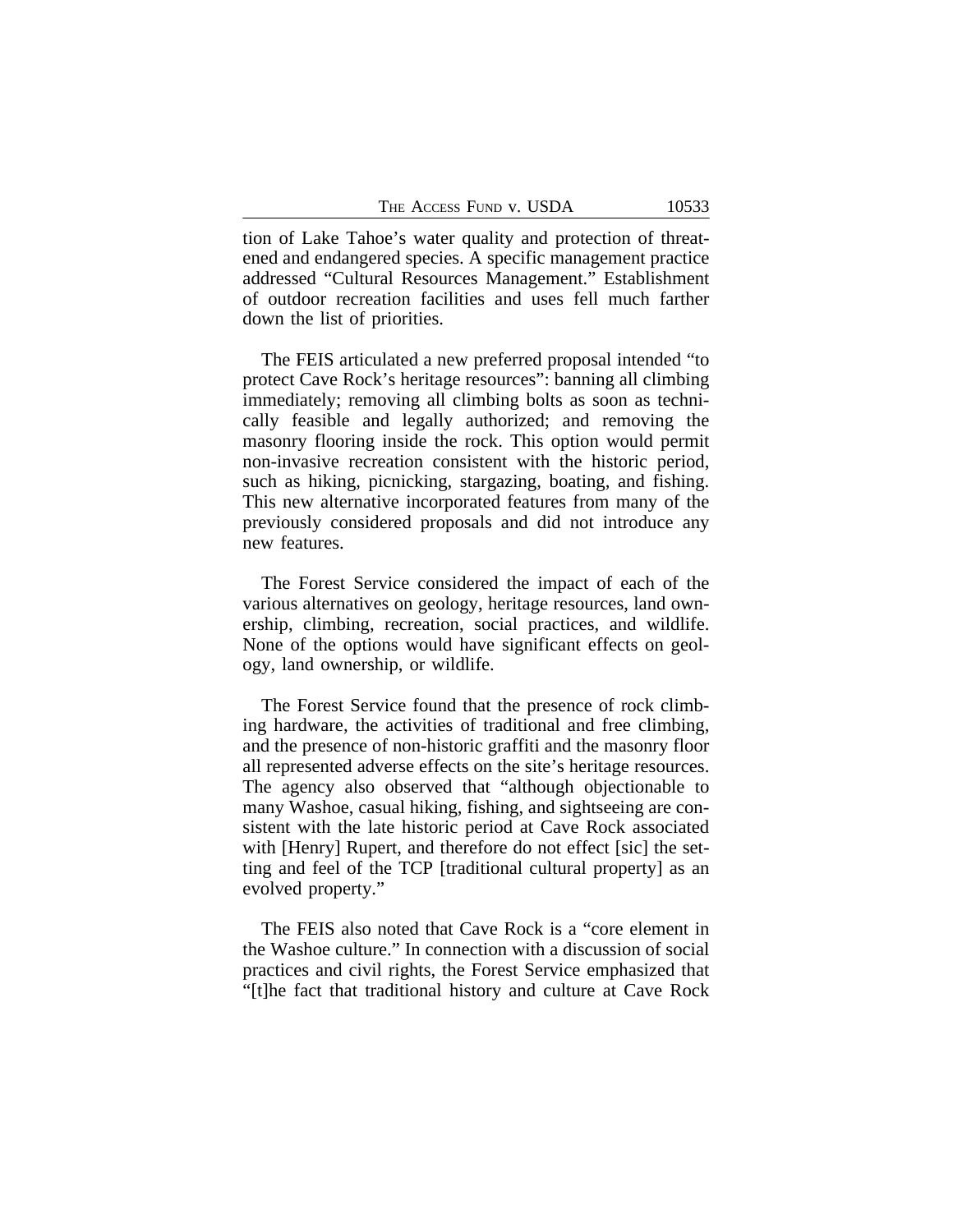are sometimes discussed in religious terms does not diminish the site's historical or cultural significance to the Washoe people." While recognizing climbers as an important social group that values the rock, the evaluation explained that the elimination of climbing should not be viewed as "requiring others to conform their conduct to Indian cultural concerns" — rather, the recommendation served the goal of protecting environmental, historical and cultural resources.

After issuing the FEIS, the Forest Service again sought public comment, and over 1400 individuals responded. Subsequent to considering these comments, the Forest Service formally adopted the preferred proposal at the final environmental impact stage. A third Forest Supervisor, Maribeth Gustafson, emphasized that "[a]lthough [the Cave Rock property] is spoken of in religious terms and is associated with spiritual figures, it has significant cultural and historical significance . . . . This significance is not based on 'Washoe religious doctrine' but rather on the secularly-derived historic and ethnographic record." She further explained, "I have chosen the historic period up to and including the life span of Henry Rupert (1885-1965), the historic Washoe shaman, as the time period for management of activities at Cave Rock. Improvement and activities that are consistent with this time period and do not adversely affect the integrity of Cave Rock will be allowed to continue." Following an administrative appeal challenging the prohibition on rock climbing at Cave Rock, the Forest Service's decision was affirmed.

### **III. PROCEEDINGS IN THE DISTRICT COURT**

The Access Fund then brought an action in federal district court, naming the United States Department of Agriculture, the Forest Service, and Ann M. Veneman, who was then the Secretary of Agriculture, (collectively the "Forest Service") as defendants. The complaint asserted that the Forest Service's decision to ban rock climbing at Cave Rock (1) violated the Establishment Clause and (2) was arbitrary and capricious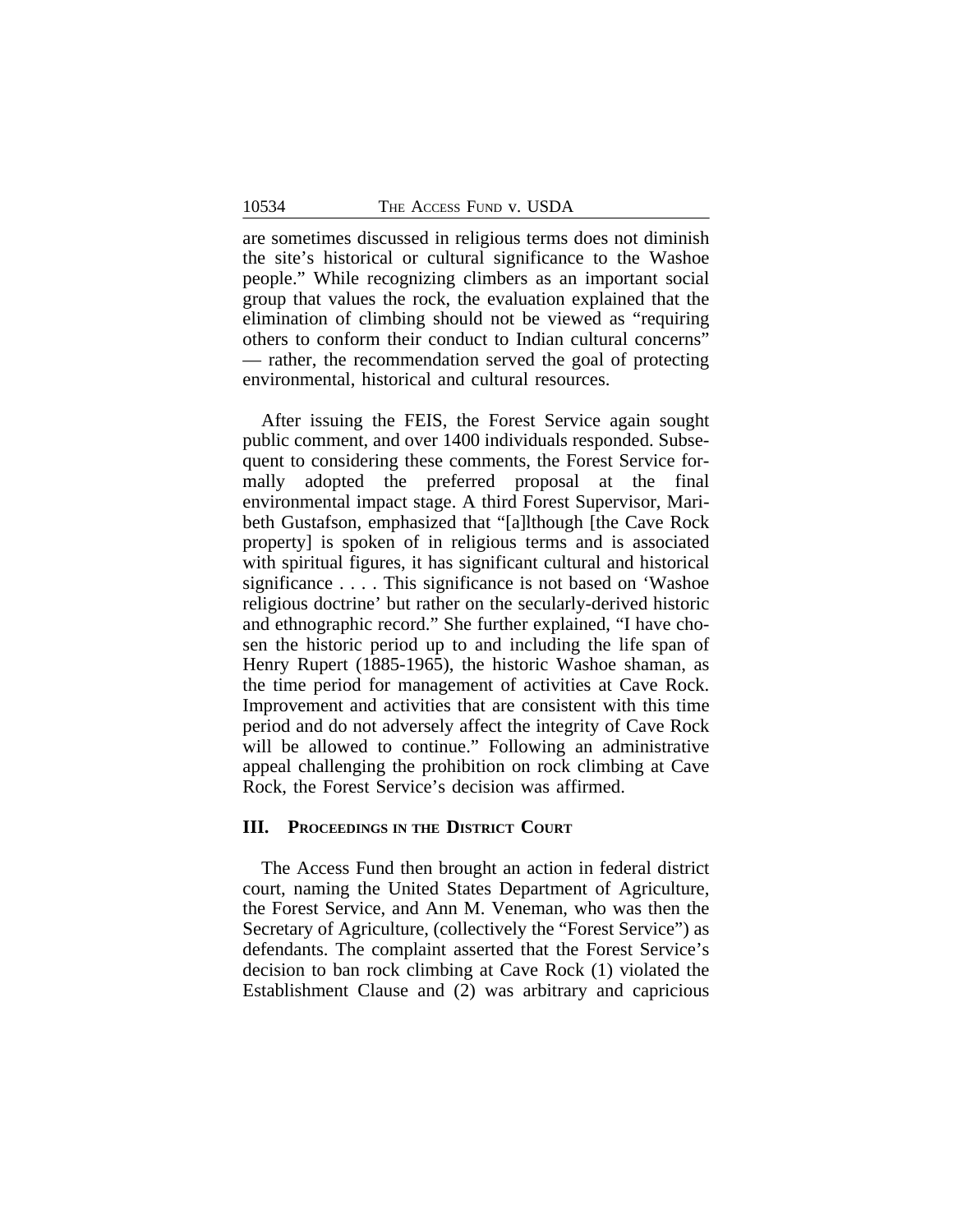under the APA. On cross-motions for summary judgment, the district court entered judgment in favor of the government. Citing *Lemon v. Kurtzman*, 403 U.S. 602 (1971), the court held that Forest Service's actions did not violate the Establishment Clause. The district court also concluded that the Forest Service's decision to ban climbing was not arbitrary and capricious.

#### **STANDARD OF REVIEW**

On cross-motions for summary judgment, we review the decision of the district court de novo, viewing the facts in the light most favorable to the plaintiff. *See Vernon v. City of Los Angeles*, 27 F.3d 1385, 1391 (9th Cir. 1994). We may set aside agency action under the APA only if it was "arbitrary, capricious, [or] an abuse of discretion." 5 U.S.C. § 706(2)(A).

#### **ANALYSIS**

#### **I. ESTABLISHMENT CLAUSE CHALLENGE**

**[1]** The Access Fund's primary contention on appeal is that the Forest Service's decision to ban climbing at Cave Rock violated the Establishment Clause. The First Amendment of the Constitution provides that "Congress shall make no law respecting an establishment of religion, or prohibiting the free exercise thereof." U.S. Const., amend. I. The Supreme Court has counseled that "the Constitution [does not] require complete separation of church and state; it affirmatively mandates accommodation, not merely tolerance, of all religions, and forbids hostility toward any." *Lynch v. Donnelly*, 465 U.S. 668, 673 (1984). That is, "the government may (and sometimes must) accommodate religious practices and . . . it may do so without violating the Establishment Clause. *Hobbie v. Unemployment Appeals Comm'n of Fla.*, 480 U.S. 136, 144- 45 (1987).

The *Lemon* test remains the benchmark to gauge whether a particular government activity violates the Establishment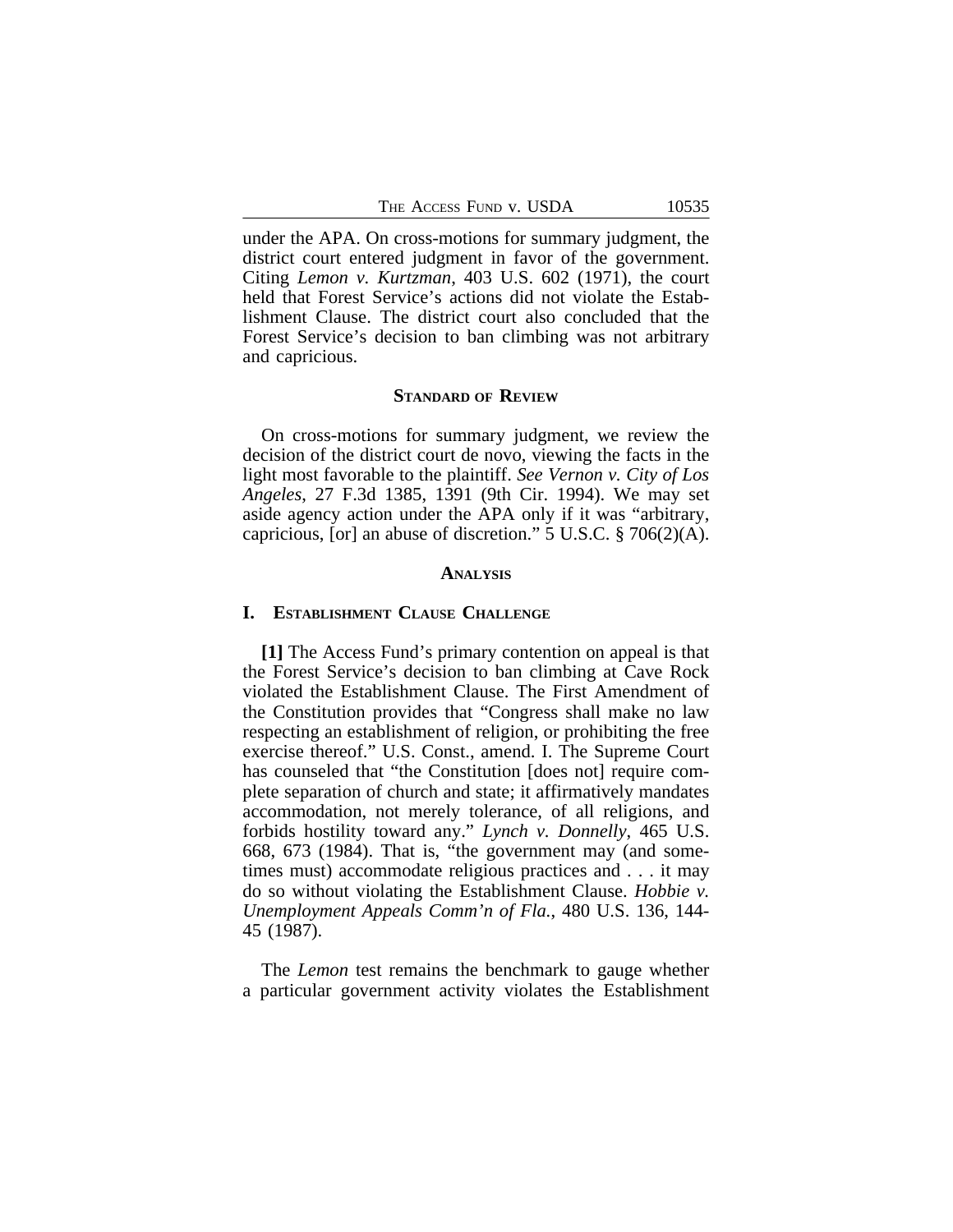Clause. *Community House, Inc. v. City of Boise*, No. 05- 36195, \_\_\_ F.3d \_\_\_, 2007 WL 1651315, at \*10-\*11 (9th Cir. June 8, 2007) (as amended). We recognize that the *Lemon* test has hardly been sanctified by the Supreme Court. *Id.* at \*10 n.8; *see, e.g.*, *Van Orden v. Perry*, 545 U.S. 677, 685 (2005) (questioning the continued vitality of *Lemon* and declining to apply it); *Santa Fe Indep. Sch. Dist. v. Doe*, 530 U.S. 290, 319 (2000) (Rehnquist, C.J., dissenting) ("*Lemon* has had a checkered career in the decisional law of this Court."). Nonetheless, the Court has invoked *Lemon* in recent opinions and surely has never expressly overruled or discarded the test. *See, e.g.*, *McCreary County v. Am. Civil Liberties Union of Ky.*, 545 U.S. 844, 859-64 (2005) (reaffirming use of purpose prong of *Lemon*); *Zelman v. Simmons-Harris*, 536 U.S. 639, 668-69 (2002) (O'Connor, J., concurring) (reaffirming that the *Lemon* test is still the central tool of analysis in Establishment Clause cases). Accordingly, we apply *Lemon* here.

**[2]** Under *Lemon*, an action or policy violates the Establishment Clause if (1) it has no secular purpose; (2) its principal effect is to advance religion; or (3) it involves excessive entanglement with religion. 403 U.S. at 612-13. Some cases have also characterized the establishment inquiry as answering the question of whether the government, through its actions, impermissibly endorses religion. *Agostini v. Felton*, 521 U.S. 203, 235 (1997) (adopting endorsement formulation); *County of Allegheny v. Am. Civil Liberties Union, Greater Pittsburgh Chapter*, 492 U.S. 573, 592-93 (1989) (adopting endorsement and discussing it more generally).

In recent years, the Supreme Court often has discussed the last two *Lemon* criteria together, asking whether the challenged governmental practice has the effect of endorsing religion. Recent Ninth Circuit cases take different approaches to the continuing vitality of the entanglement prong of *Lemon*, but the Supreme Court has not discussed entanglement as distinct from effect in any meaningful way in the last ten years. *Compare Community House*, 2007 WL 1651315, at \*11 ("In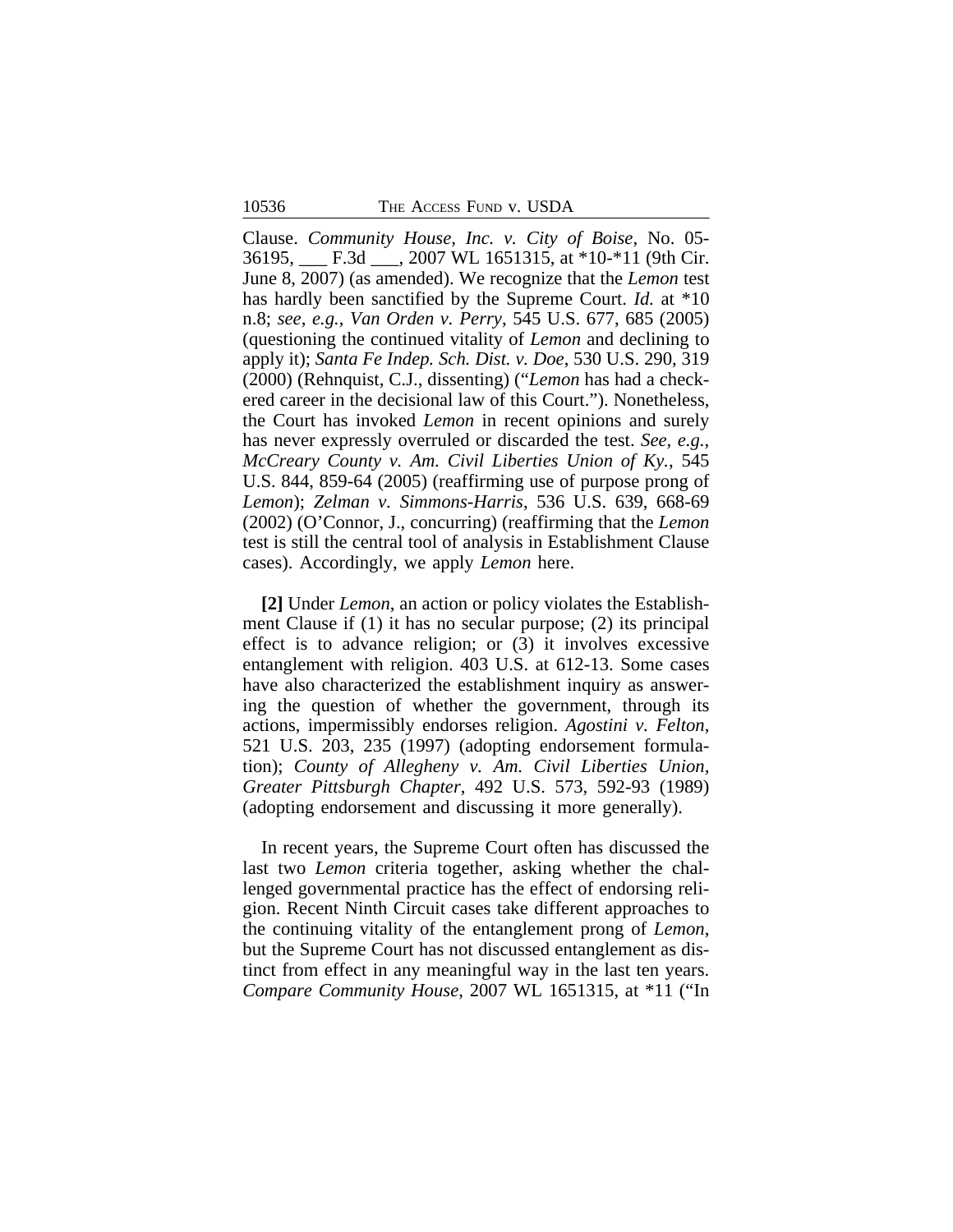THE ACCESS FUND V. USDA 10537

*Agostini v. Felton*, 521 U.S. 203, 222-23 (1997), the Supreme Court refined the *Lemon* test by folding the 'excessive entanglement' inquiry into, and setting out revised criteria for, the 'effect' prong."), *with Cholla Ready Mix, Inc. v. Civish*, 382 F.3d 969, 976-77 (9th Cir. 2004) (discussing entanglement as a separate inquiry). Accordingly, we focus our discussion on purpose and effect, with an eye to potential effects that might result in government becoming impermissibly embroiled in religious affairs.

# **A. SECULAR PURPOSE**

**[3]** The government easily satisfies the first prong of the *Lemon* test, which asks whether the challenged government action has a secular purpose or was taken for "the ostensible and predominant purpose of advancing religion." *McCreary County*, 545 U.S. at 860. Here, the Forest Service acted pursuant to a secular purpose — the preservation of a historic cultural area.

At every opportunity, the Forest Service reaffirmed its desire to protect Cave Rock as a cultural, historical, and archaeological monument. In 1996, more than ten years ago, the Forest Service determined that Cave Rock was eligible for inclusion in the National Register of Historical Places as a traditional cultural property. A traditional cultural property is "a discretely defined property that [has an] association with cultural practices or beliefs of a living community that: (1) [a]re rooted in that community's history; and (2) [a]re important in maintaining the continuing cultural identity of the community." 43 C.F.R. § 423.2. The Forest Service simultaneously observed that rock climbing adversely affects the National Register eligibility of the site because the climbing hardware undermines the physical integrity of the rock and the presence of climbers and their paraphernalia impairs the communication of the property's cultural significance.

The Forest Service's approach during its recent environmental review also reflected these secular motivations. The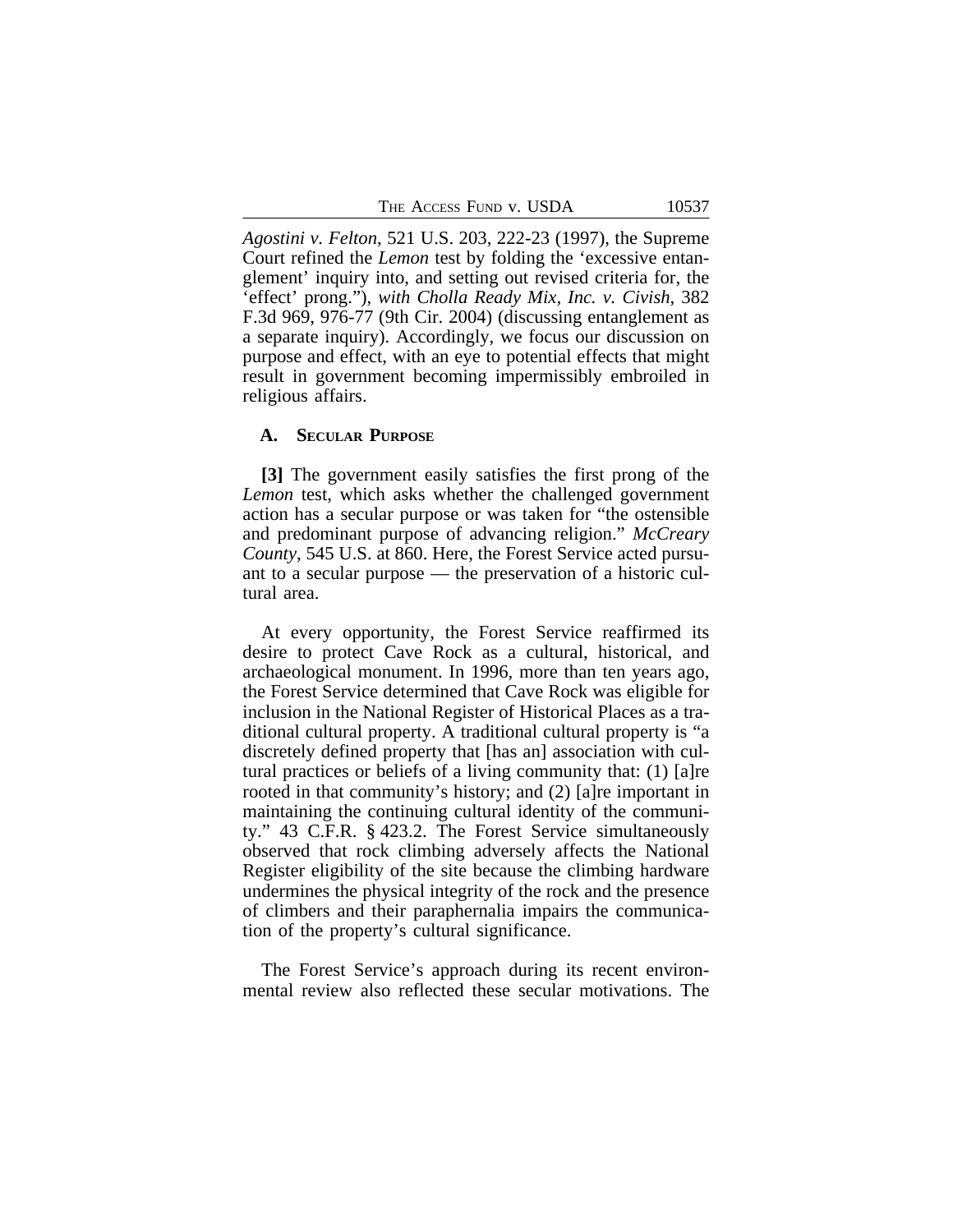Forest Service held community discussions with a wide variety of individuals and groups, including members of the climbing community and the Washoe Tribe. The public expressed significant interest, weighing in through more than 1400 letters, emails and phone calls during an informal comment period. In evaluating the competing proposals, the FEIS reviewed each proposal's impact on geology, heritage resources, land ownership, climbing, recreation, social practices, and wildlife in arriving at its final decision. While acknowledging that Cave Rock "may be discussed in religious terms and is associated with spiritual figures," the Forest Service emphasized that the rock "has significant cultural and historical significance that make it eligible to the National Register of Historic Places. Its significance is not based on 'Washoe religious doctrine' but rather on the secularlyderived historic and ethnographic record."

**[4]** The Forest Service's limitation on climbing served the permissible secular goal of protecting cultural, historical and archaeological features of Cave Rock. We discern no support for the claim that the Forest Service's decision was taken for the predominant purpose of advancing the Washoe religion. *McCreary County*, 544 U.S. at 860. And, we agree with the Forest Service that the fact that Cave Rock also derives its historical and cultural force in part from its role in Washoe religious belief and practice does not counsel the conclusion that the Forest Service acted with the purpose of advancing religion.

Historical and cultural considerations motivate the preservation of national monuments that may have religious significance to many or even most visitors. "Courts have long recognized the historical, social and cultural significance of religion in our lives and in the world, generally." *Bauchman v. W. High Sch.*, 132 F.3d 542, 554 (10th Cir. 1997). Indeed, such secular motivations lie behind the government's protection of many religious landmarks in this country, such as "the National Cathedral in Washington, D.C.; the Touro Syna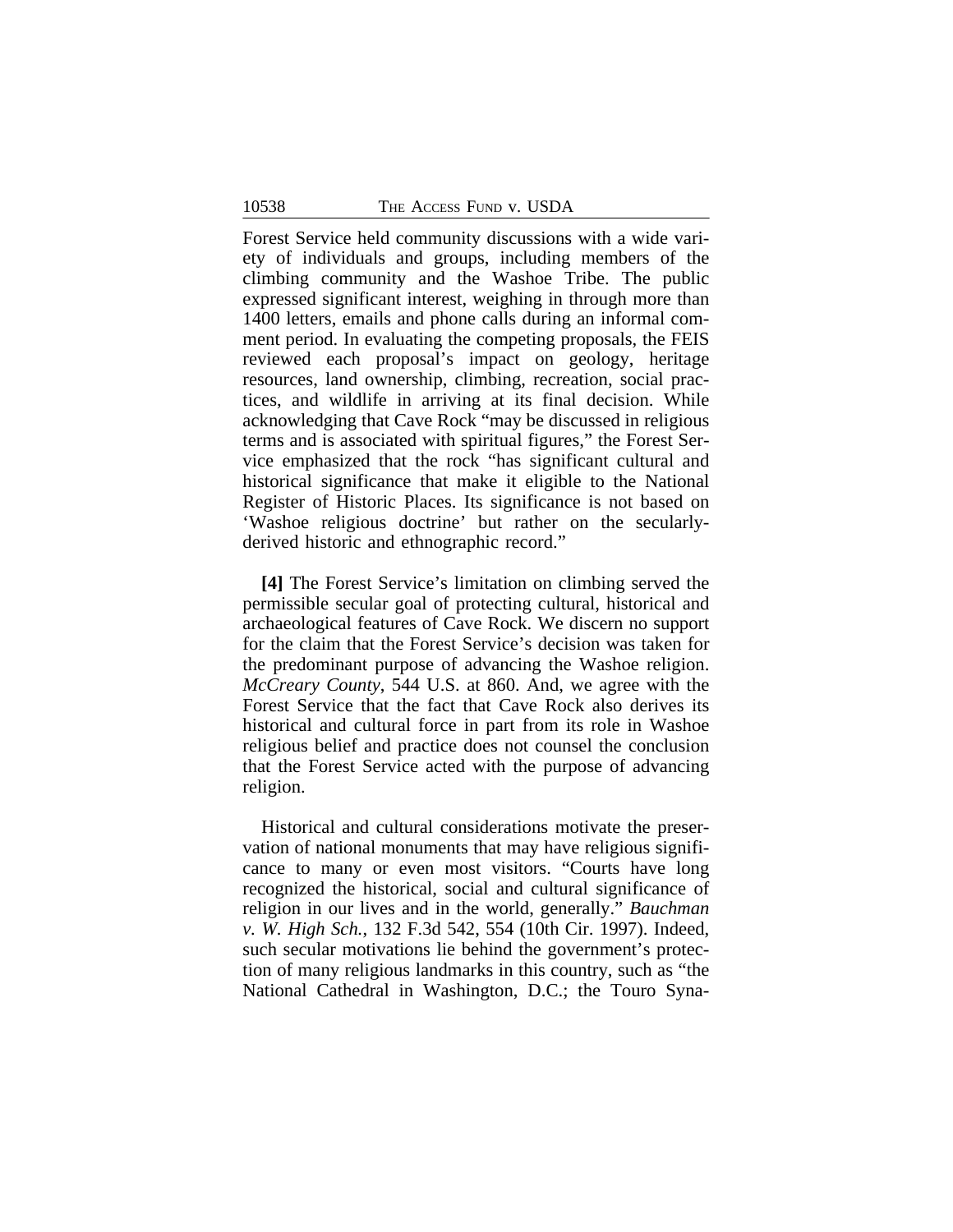gogue, America's oldest standing synagogue, dedicated in 1763; and numerous churches that played a pivotal role in the Civil Rights Movement, including the Sixteenth Street Baptist Church in Birmingham, Alabama." *See Cholla Ready Mix*, 382 F.3d at 976.

**[5]** To be sure, the record establishes the importance of Cave Rock to the Washoe Tribe. But even if the ban on climbing were enacted in part to mitigate interference with the Washoe's religious practices, this objective alone would not give rise to a finding of an impermissible religious motivation. The fact that Cave Rock is a sacred site to the Washoe does not diminish its importance as a national cultural resource.

This principle is best illustrated by our decision in *Cholla Ready Mix*. Arizona officials refused to give Cholla Ready Mix a permit allowing the company to sell materials mined at Woodruff Butte to state construction projects because the butte was an important cultural, historic, and religious site to several Native American groups. *Id.* at 972. Like Cave Rock, Woodruff Butte was also eligible for placement in the National Register. *See id.* In rejecting an Establishment Clause challenge, we held that the state had acted with a secular purpose even though it was partially motivated by the desire not to interfere with Native American religious practices. *See id.* at 975-76. The same analysis applies to Cave Rock.

**[6]** Nor is there any reason to think that the Forest Service's secular purpose was a sham or pretext. *Cf. McCreary County*, 545 U.S. at 864. The Forest Service's decision recounts the thorough documentation of "an extensive array of historic, cultural, archaeological and traditional values that are historic rather than religious by nature." Since 1996, the Forest Service has consistently embraced the view that Cave Rock is a historical and cultural landmark worth preserving, and that climbing threatens the cultural and physical integrity of the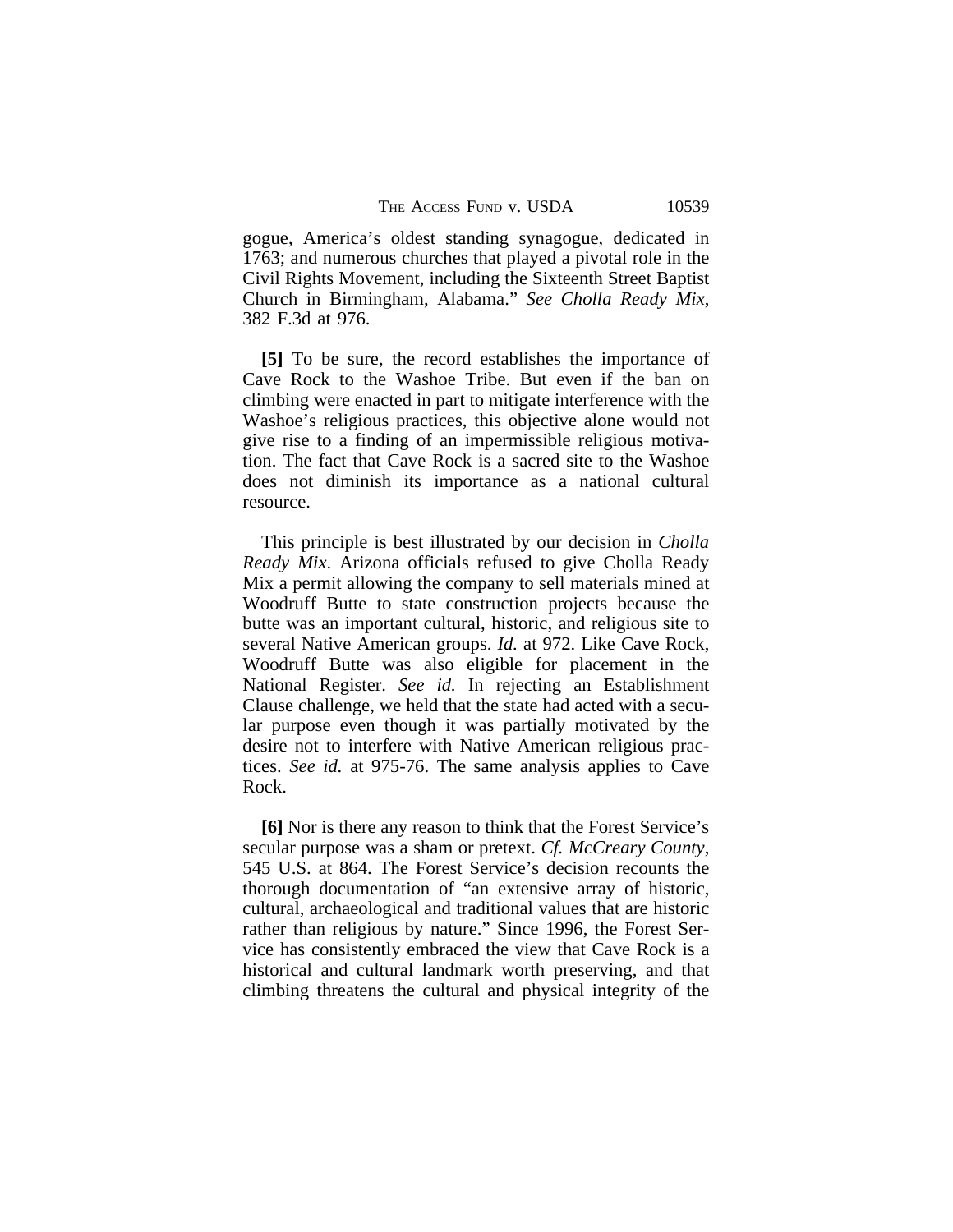site. Nothing in the record indicates impermissible religious motivation.

# **B. EFFECT OF ADVANCING OR ENDORSING RELIGION**

The effect prong of *Lemon* "asks whether, irrespective of the government's actual purpose, the practice under review in fact conveys a message of endorsement or disapproval." *Lynch*, 465 U.S. at 690 (O'Connor, J., concurring); *see also Vernon*, 27 F.3d at 1398. The test also considers whether nonadherents might view the challenged action as disapproval of their religious choices. *Cammack v. Waihee*, 932 F.2d 765, 777-78 (9th Cir. 1991). In addressing these issues, we often look to "the character and purposes of the institutions that are benefitted, the nature of the aid that the State provides, and the resulting relationship between government and religious authority." *Agostini*, 521 U.S. at 232 (quoting *Lemon*, 403 U.S. at 615) (discussing effect and entanglement together) (internal quotations omitted).

**[7]** As a practical matter, the climbing ban cannot be fairly perceived as an endorsement of Washoe religious practices. Indeed, during the public comment phase, the Washoe Tribe favored an alternative that would have precluded all activities inconsistent with traditional Washoe belief. This alternative would have denied non-Washoe access to the traditional cultural property and banned hiking and other recreational uses at the rock.

**[8]** The Forest Service's chosen alternative not only provides for general public use and access well beyond members of the Washoe Tribe, but also permits activities that are incompatible with Washoe beliefs. When a government action challenged under the Establishment Clause explicitly violates some of the core tenets of the religion it allegedly favors, such action will typically be considered permissible accommodation rather than impermissible endorsement. *Cf. Navajo Nation v. U.S. Forest Serv.*, 479 F.3d 1024, 1046 (9th Cir.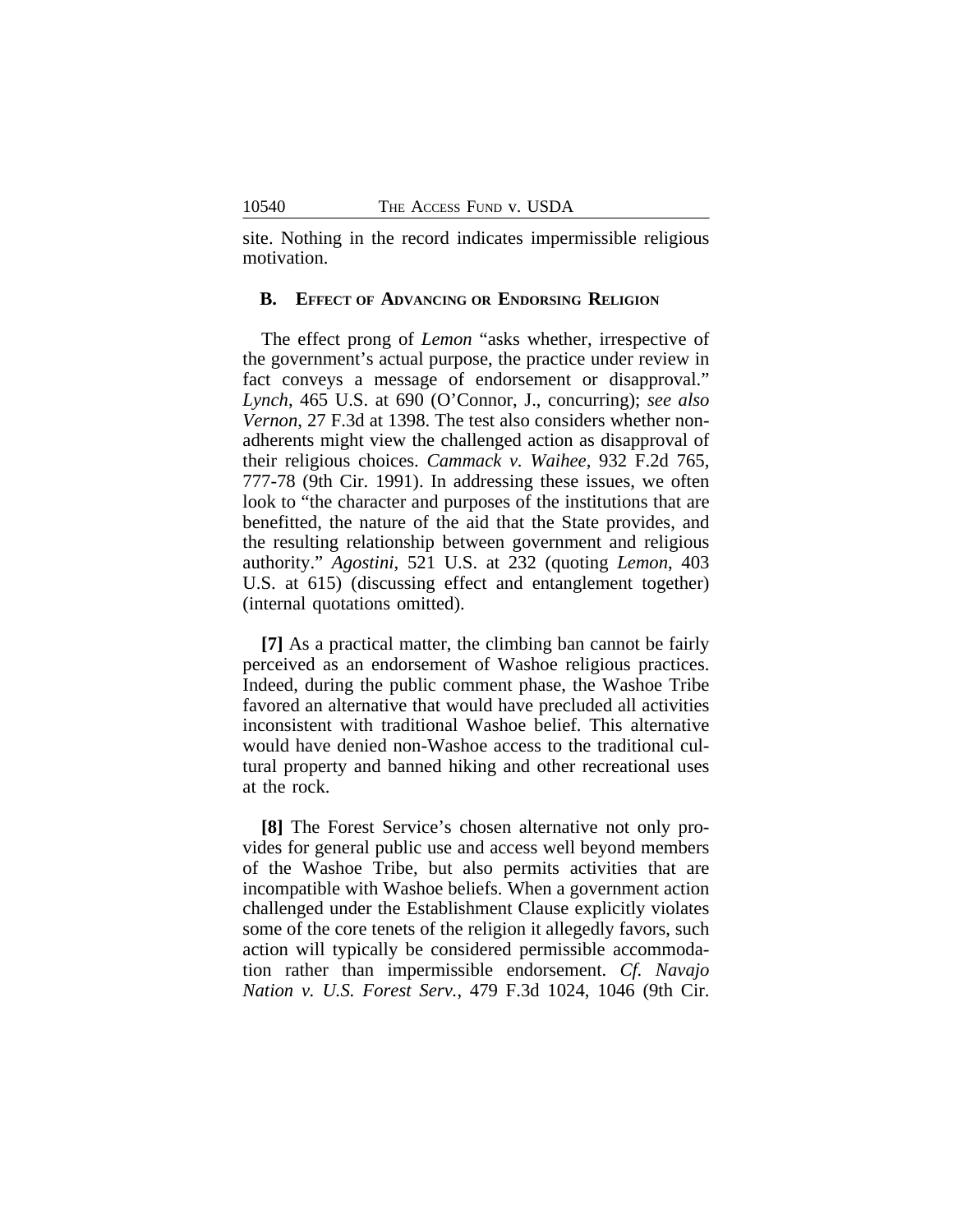2007) (holding that where the government fell short of "absolutely vindicat[ing]" a religious group's interests, the government's action was a permissible accommodation).

The Forest Service's decision raises no specter that non-Washoe could credibly view the action as preferring the Washoe religion over other religious choices. The restriction on climbing does not reflect that the Forest Service "favor[s] tribal religion over other religions or that [the Forest Service] would not protect sites of historical, cultural, and religious importance to other groups" any more than Arizona's restriction on mining materials indicated favoritism in *Cholla Ready Mix*. *See* 382 F.3d at 976. Nor does anything in the record suggest that the Forest Service disapproves of non-Washoe religious practices, or that members of the Access Fund perceive the government's actions as "a disapproval of their religious choices." *Cammack*, 932 F.2d at 778 (internal quotations and citation omitted). Rather, the facts reflect only that the Access Fund's members, whatever their religious beliefs, would prefer to continue climbing on the rock, and the government's policy prevents them from doing so.

That a group of religious practitioners benefits in part from the government's policy does not establish endorsement. Significantly, the ban does not involve the Forest Service in any respect in Washoe religious practice. It does not require the Forest Service to monitor religious practice nor does it require the Forest Service to develop expertise on Washoe religious worship or evaluate the merits of different religious practices or beliefs.

The Access Fund argues that the ban will lead to the intertwining of government and religion because the Forest Service must adopt a "comprehensive, discriminating, and continuing" practice of surveillance to ensure that the climbing restrictions are obeyed. Regulatory or supervisory oversight of recreational activities, however, can hardly be cast as government endorsement or entanglement with religion. This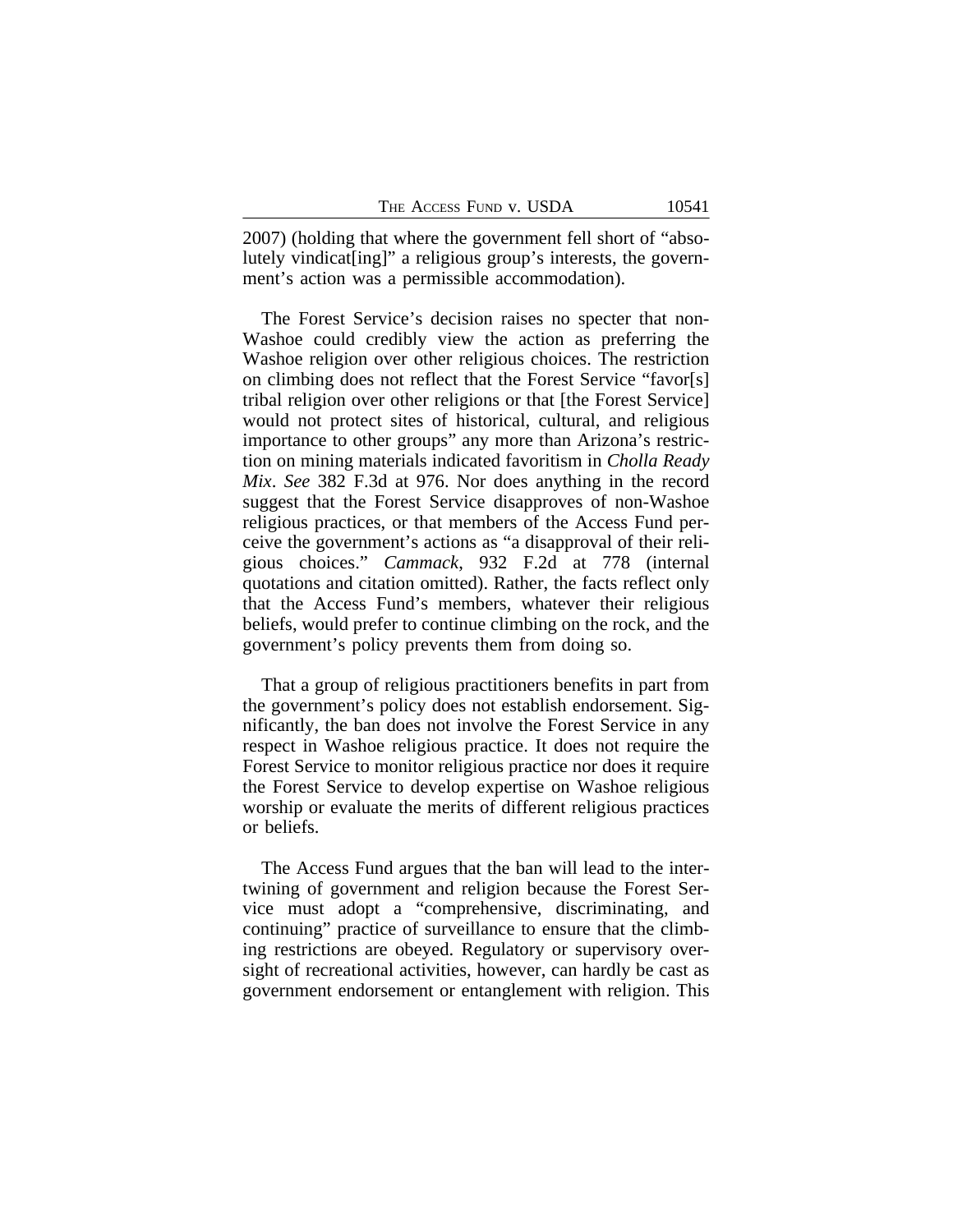type of monitoring (for example, to ensure that visitors are picnicking and hiking rather than climbing) is no different than monitoring to ensure that visitors are not dumping trash at the site. Routine administrative or compliance activities do not constitute impermissible "interference of . . . secular authorities in religious affairs." *See Cammack*, 932 F.2d at 780; *see also Hernandez v. Comm'r*, 490 U.S. 680, 696-97 (1989) ("[R]outine regulatory interaction which involves no inquiries into religious doctrine . . . and no detailed monitoring and close administrative contact between secular and religious bodies, does not of itself violate the nonentanglement command.") (internal quotation marks and citations omitted).

Finally, we are not persuaded by the Access Fund's reliance on two out-of-circuit district court opinions: *Bear Lodge Multiple Use Association v. Babbitt*, 2 F. Supp. 2d 1448 (D. Wyo. 1998), *aff'd on other grounds by* 175 F.3d 814 (10th Cir. 1999) and *National Arch and Bridge Society v. Alston*, 209 F. Supp. 2d 1207 (D. Utah 2002). In *Bear Lodge*, the National Park Service asked individuals to refrain voluntarily from climbing during a month-long religious festival. 2 F. Supp. 2d at 1450. The court implied that a mandatory ban might violate the Establishment Clause. *Id.* at 1454-56. That case differs from this one in two significant respects — in *Bear Lodge*, the *only* reason for the closure was to facilitate current religious practice, and the Park Service specifically recognized that climbing was a "legitimate recreational and historic" use of the land. *Id.* at 1455. Here, the ban on climbing seeks to preserve the historic and cultural value of the site, and climbing has never been a legitimate historic use of the land. To the contrary, the Forest Service noted that the construction of the masonry floor and installation of climbing hardware were done without permission.

In *National Arch and Bridge*, the district court in Utah upheld a Park Service plan that asked visitors to the Rainbow Bridge National Monument to refrain voluntarily from walking under the bridge in deference to Native American reli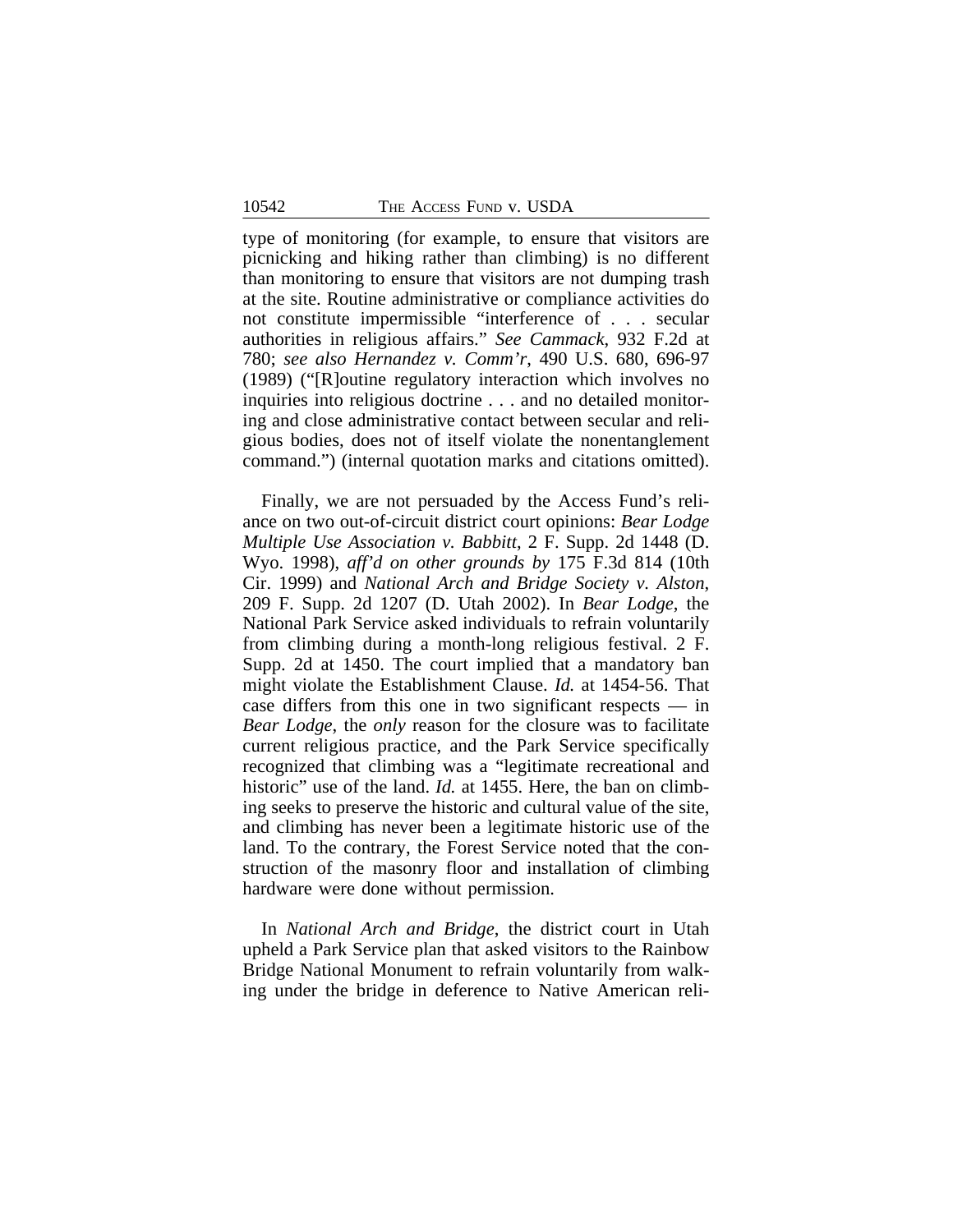gious beliefs. 209 F. Supp. 2d at 1224-25. The court concluded that the voluntary nature of the request was significant, and noted that a mandatory ban might be treated differently. *See id.* at 1223. But, as in *Bear Lodge*, the ban advanced solely sacred rather than secular goals.

**[9]** We conclude here, as we did in *Cholla Ready Mix*, that "the Establishment Clause does not bar the government from protecting an historically and culturally important site simply because the site's importance derives at least in part from its sacredness to certain groups." 382 F.3d at 977.

#### **II. APA CHALLENGE**

**[10]** We are not persuaded by the Access Fund's claim that the Forest Service's decision to discriminate between climbers and other recreational groups was arbitrary and capricious in violation of the APA. *See* 5 U.S.C. § 706(2)(A). Before taking action, an "agency must examine the relevant data and articulate a satisfactory explanation for its action including a 'rational connection between the facts found and the choice made.' " *Motor Vehicle Mfrs. Ass'n v. State Farm Mut. Auto. Ins. Co.*, 463 U.S. 29, 43 (1983) (quoting *Burlington Truck Lines, Inc. v. United States*, 371 U.S. 156, 168 (1962)).

**[11]** The Access Fund argues that because there is no significant geological impact on Cave Rock from rock climbing, it is inconsistent to conclude that climbing harms the physical resource. The Access Fund's argument misses the point. The value of Cave Rock is not simply geological; it is also cultural and historical. As documented in extensive research and consultation with various community groups, rock climbing harms the physical (not necessarily geological) integrity of the rock. The Forest Service's decision to ban climbing, adopted after deliberate and thoughtful analysis and based on nonarbitrary historical considerations, does not violate the Administrative Procedure Act.

# **AFFIRMED.**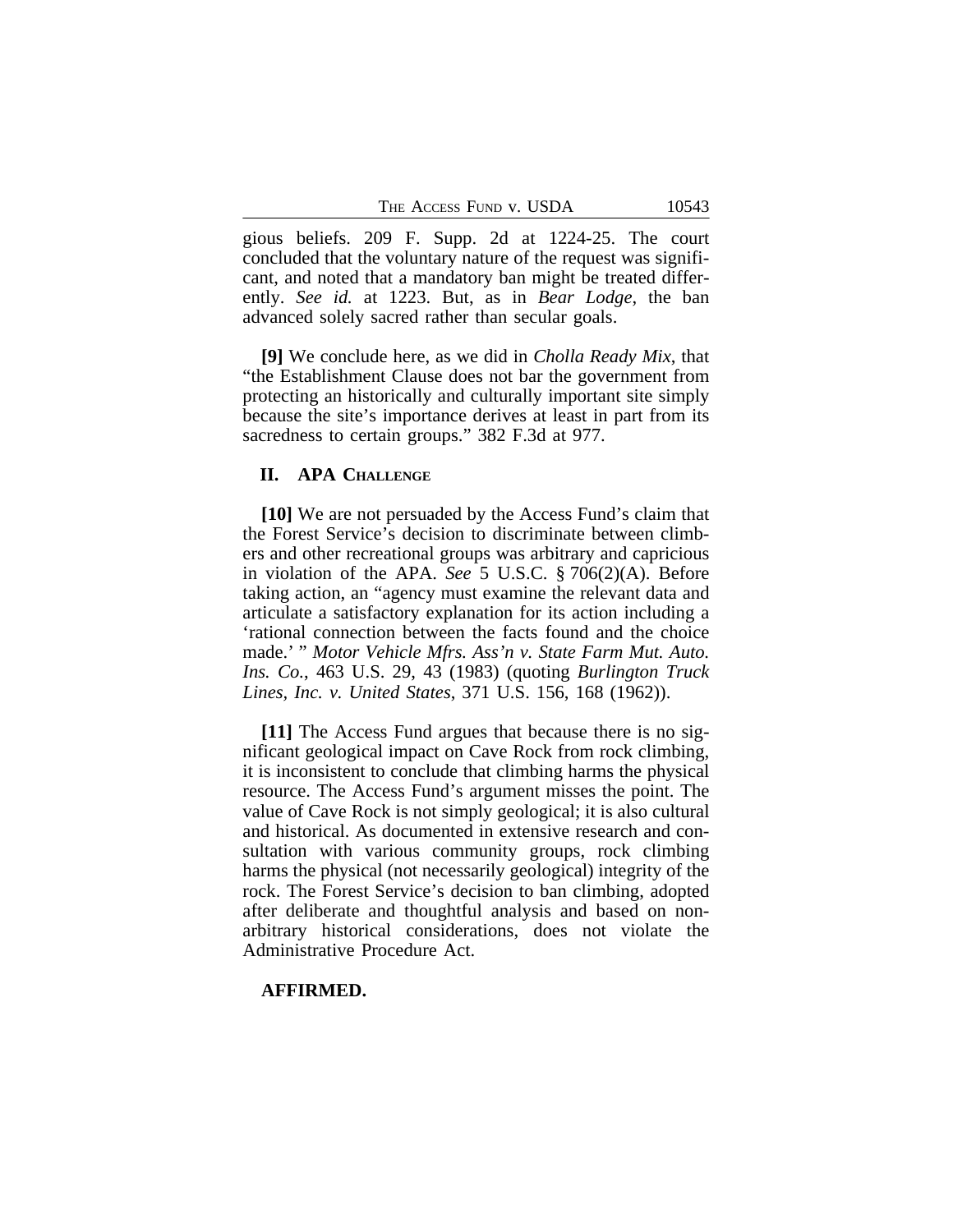# WALLACE, Circuit Judge, concurring:

I concur in the result, but write separately because I do not believe that the *Lemon* test should be applied in analyzing the claim under the Establishment Clause. As the majority points out, recent Supreme Court cases have questioned the continuing validity of the *Lemon* test. *See*, *e.g.*, *Van Orden v. Perry*, 545 U.S. 677, 685-86 (2005) (declining to apply the *Lemon* test); *Santa Fe Indep. Sch. Dist. v. Doe*, 530 U.S. 290, 319 (2000) (Rehnquist, C.J., dissenting) ("*Lemon* has had a checkered career in the decisional law of this Court"); *Hunt v. McNair*, 413 U.S. 734, 741 (1973) (the *Lemon* factors serve as "no more than helpful signposts"); *Zelman v. Simmons-Harris*, 536 U.S. 639 (2002) (declining to apply the *Lemon* test). I do not believe that the *Lemon* test is helpful under the circumstances of this case, and would follow *Van Orden* instead.

In *Van Orden*, the Supreme Court addressed whether the placement of a Ten Commandments monument on the Texas State Capitol grounds violated the Establishment Clause. 545 U.S. at 681. The plurality opinion recognized "two faces" that must be considered. *Id.* at 683-85. "One face looks toward the strong role played by religion and religious traditions throughout our Nation's history[,]" while the other "looks toward the principle that governmental intervention in religious matters can itself endanger religious freedom." *Id.* at 683. The plurality opinion further expressed the view that the Establishment Clause does not "bar[ ] any and all governmental preference for religion over irreligion." *Id.* at 684 n.3. Instead, determining whether the monument violated the Establishment Clause required an inquiry into both "the nature of the monument and [ ] our Nation's history." *Id.* at 686.

A majority in *Van Orden* recognized that the Ten Commandments were religious, but found that no Establishment Clause violation occurred. *Id.* at 690-91; *id.* at 700, 704 (Breyer, J., concurring). The plurality opinion observed that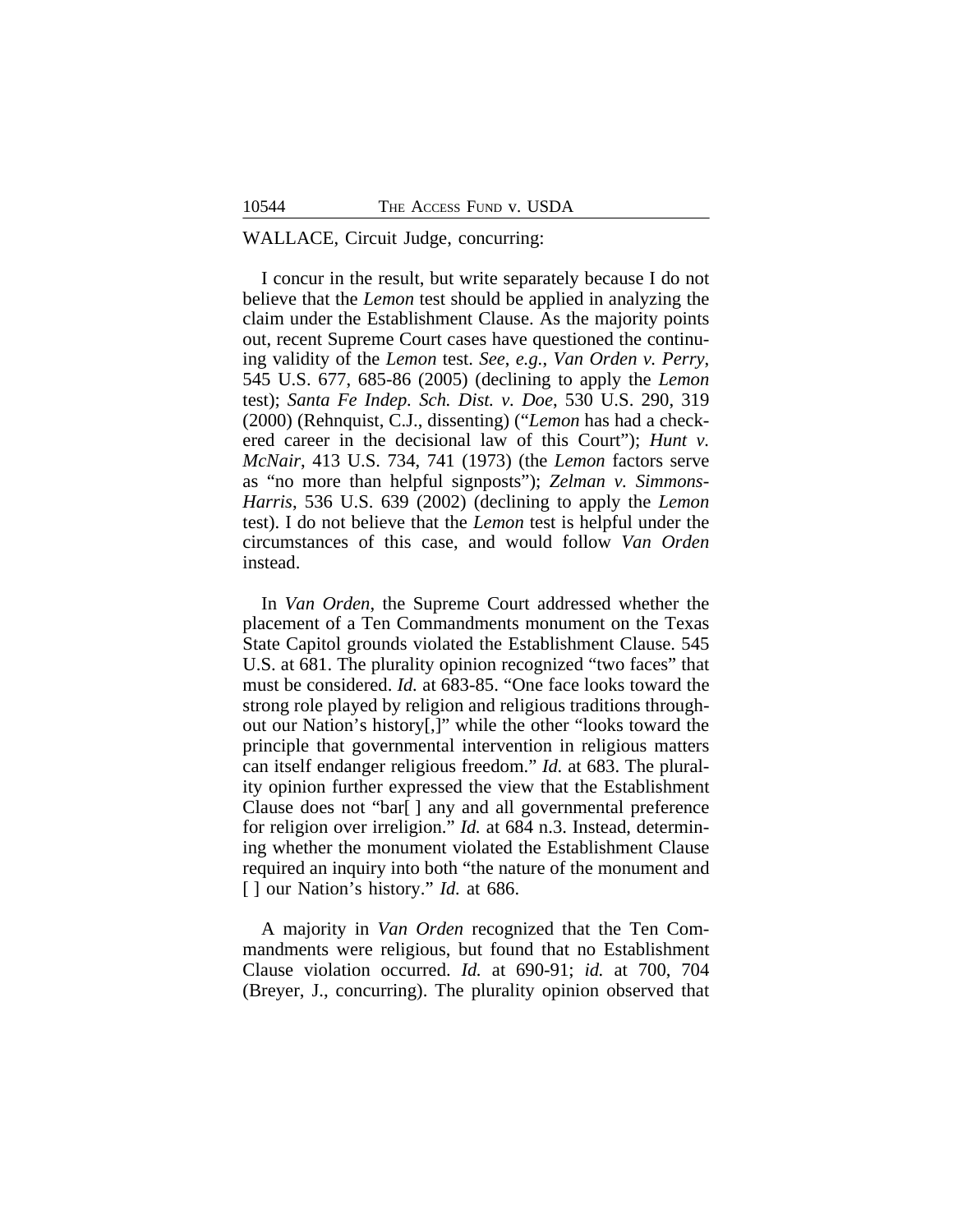THE ACCESS FUND V. USDA 10545

while the Ten Commandments had religious significance, they also had an undeniable historical meaning. *Id.* at 690. The monument had a "dual significance, partaking of both religion and government." *Id.* at 692. Further, the placement of the monument on state capitol grounds was a more passive use than the posting of the texts in public classrooms, a practice that the Supreme Court had previously held to have violated the First Amendment in *Stone v. Graham*, 449 U.S. 39 (1980). *Id*. at 691-92.

*Van Orden* is distinct from this case in that it involved a placement of a monument with religious text. Here, the government did not erect any monument or structure. Instead, Access Fund contends that the government's *ban* on rock climbing violates the Establishment Clause. Despite this difference, I believe that the plurality's analysis in *Van Orden* is helpful in determining whether an Establishment Clause violation occurred.

As discussed in the majority opinion, Cave Rock is a culturally, historically, and archaeologically significant site. It is a core element of the Washoe people's culture and a sacred site in the Washoe religion. It is important to the Washoe people's religious identity, and figures prominently in their religious beliefs. Cave Rock has secular significance as well. It has been the subject of archaeological and ethnographic studies, and has historical significance as a travel corridor.

Access Fund argues that the climbing ban promotes the Washoe religion. Even assuming that this is true, however, merely "promoting a message consistent with a religious doctrine does not run afoul of the Establishment Clause." *Id.* at 690. Like the monument in *Van Orden*, the climbing ban has "dual significance": although it may promote the Washoe religion, it also protects a culturally, historically, and archaeologically significant site. There is "no constitutional requirement which makes it necessary for government to be hostile to religion and throw its weight against efforts to widen the effec